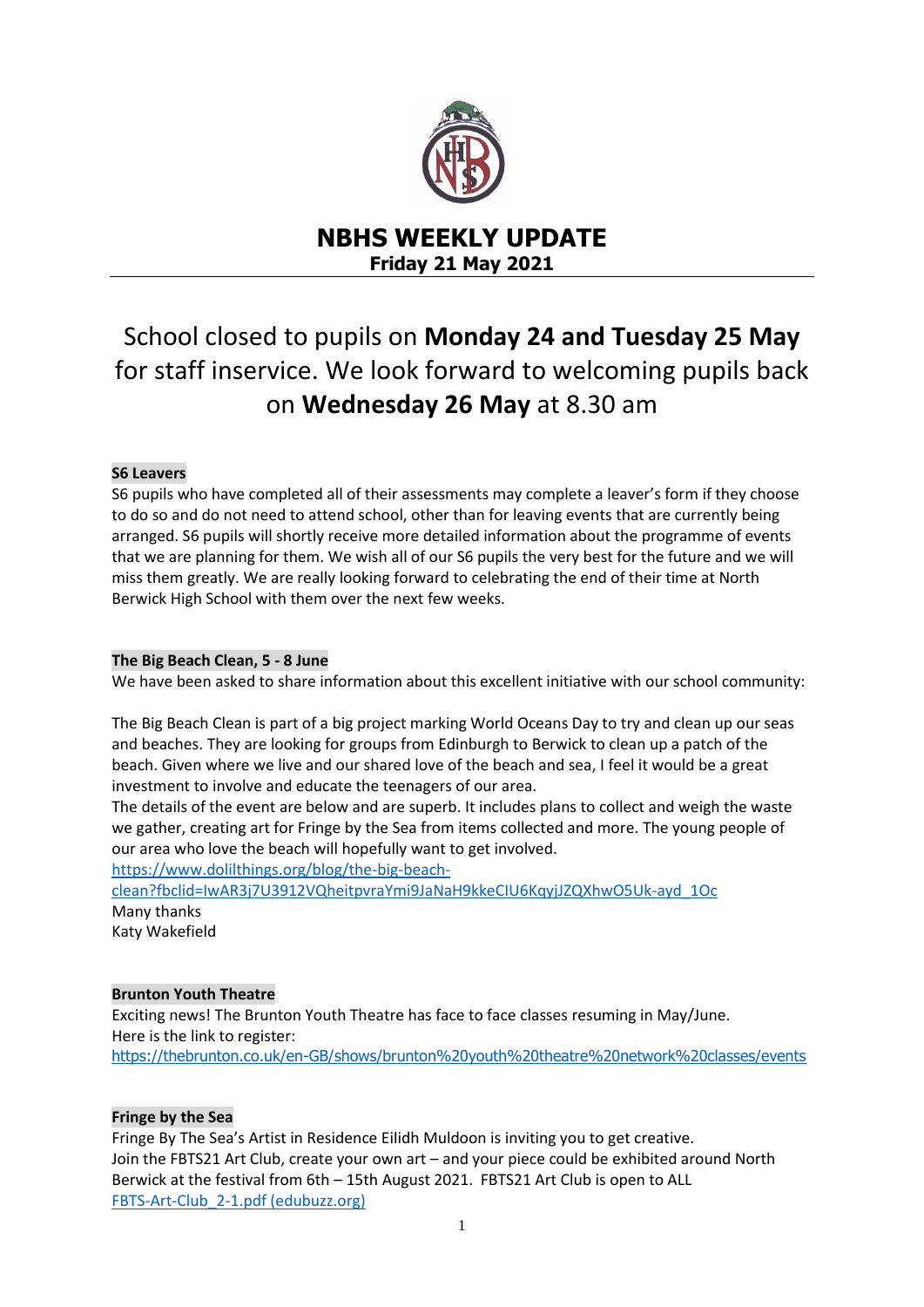## **Schools Asymptomatic Testing Programme – Survey for Secondary Pupils and Parents/Guardians**

The deadline for completion of this survey is 9.00 pm on Sunday 23 May. Apologies for the short notice, but it was just brought to our attention this morning.

The Scottish Government would like your help to improve the schools asymptomatic testing programme.

#### **What is the Schools Asymptomatic Testing Programme?**

Some people may have COVID-19 but not have any symptoms. The testing programme aims to help secondary school pupils and staff in schools and childcare settings to find out if they have the virus, so that they and their close contacts can self-isolate. This should help reduce the extent to which the COVID-19 is likely to be passed on in school/childcare communities, reducing the likelihood of outbreaks.

#### **Why are we being asked to complete a survey?**

The Scottish Government would like to learn how to improve the testing experience for school communities. In order to do this, we are asking secondary school pupils and the parents/guardians of secondary pupils a few questions about their experience of and views on the testing programme. The surveys should take about 5-10 minutes to complete. Pupils aged 15 and under will be prompted to discuss their participation in the survey with a parent or guardian. It closes at 9pm on Sunday 23<sup>rd</sup> May.

Please watch this **short video from Professor Jason Leitch** encouraging people to participate: [https://youtu.be/nMletsFhOBU.](https://youtu.be/nMletsFhOBU)

## **Do we have to fill out the surveys?**

Your participation in the surveys is voluntary. You may choose not to participate. If you do decide to participate, you may withdraw at any time. All replies are anonymous. We will only use the information you provide to help improve the testing programme and the support we give to those involved. Thank you for your help.

#### **Is anyone else being asked to do a survey?**

Yes, we will be asking school staff and others involved in managing the testing programme for their views too.

#### **Links to the surveys**

Here are the links to the surveys:

- [Survey for secondary school pupils](https://response.questback.com/scottishgovernment/uw0mxvfmkx) (click on the underlined text/hyperlink)
- [Survey for parents/](https://response.questback.com/scottishgovernment/uwdb431slq)guardians of secondary school pupils (click on the underlined text/hyperlink)

If you have any questions about these surveys, please feel free to get in touch with [clare.magill@gov.scot.](mailto:clare.magill@gov.scot)

#### **Community Testing Information**

Here is some information about Community Testing in East Lothian which we have been asked to share with our families:

[Asymptomatic community testing in East Lothian | Asymptomatic community testing in East Lothian](https://www.eastlothian.gov.uk/info/210634/covid-19/12622/asymptomatic_community_testing_in_east_lothian)  [| East Lothian Council](https://www.eastlothian.gov.uk/info/210634/covid-19/12622/asymptomatic_community_testing_in_east_lothian)

#### **COVID-19 Lateral Flow Test Replacements**

If a pupil requires a replacement lateral flow test kit they can obtain it in one of the following ways:

- E-mail your request to [admin@northberwickhigh.elcschool.org.uk](mailto:admin@northberwickhigh.elcschool.org.uk)
- Complete a green form, which can be found at entrances to school, and place it in the box
- Ask a member of staff at the office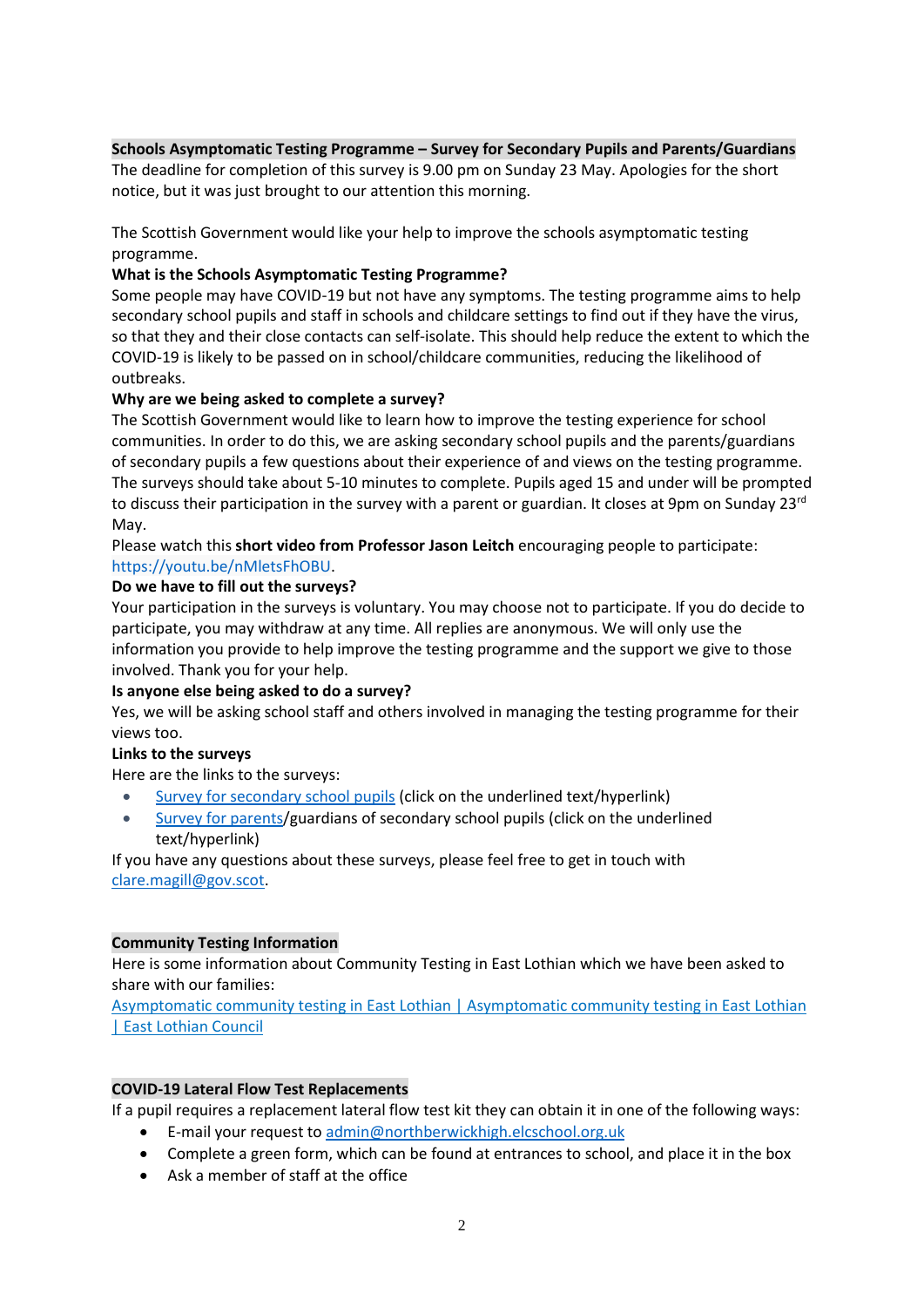## **New Covid-19 Test Centre for East Lothian Residents**

A new Covid-19 testing centre aimed at identifying positive cases among people showing no symptoms of the virus will open in Musselburgh on Friday, 30 April. Please click link for more info [here](https://www.edubuzz.org/northberwickhigh/2021/05/10/new-covid-19-test-centre-for-east-lothian-residents-ready-to-open/)

#### **Careers**

Mick Burns Careers Adviser Email: **[mick.burns@sds.co.uk](https://mail.elcschool.org.uk/owa/redir.aspx?C=fbGa3DGVrsUoQB2CnJP23eXwMGzxu7J1CtarT6dTOwkq_NlpJujXCA..&URL=mailto%3amick.burns%40sds.co.uk)** Mobile: 07887 831454 Twitter: MickBurns2

- Account Executive Emperor Edinburgh **[here](https://www.edubuzz.org/careers/2021/05/14/account-executive-emperor/)**
- Vacancy and other information from SDS Edinburgh **[here](https://www.edubuzz.org/careers/2021/05/19/apprenticeships-and-other-updates/)**
- East Lothian Volunteering Opportunities **[here](https://www.edubuzz.org/careers/2021/05/19/volunteering-with-can-do-east-lothian/)**
- Current Modern Apprenticeships in Edinburgh and Lothians **[here](https://www.edubuzz.org/careers/2021/05/12/modern-apprenticeship-vacancies-12/)**
- BFI Film Academy Young Programmers **[here](https://www.edubuzz.org/careers/2021/05/05/bfi-film-academy-young-programmers/)**
- Wheatley Group Modern Apprenticeships **[here](https://www.edubuzz.org/careers/2021/05/05/wheatley-group-modern-apprenticeships/)**
- Lawscot Foundation bursary package 2021 **[here](https://www.edubuzz.org/careers/2021/05/04/lawscot-foundation-bursary-package-2021/)**
- Seasonal Leisure Assistants North Berwick **[here](https://www.edubuzz.org/careers/2021/04/28/seasonal-leisure-assistants-north-berwick/)**
- Had-Fab East Lothian Engineering vacancies **[here](https://www.edubuzz.org/careers/2021/04/27/had-fab-east-lothian-vacancies/)**
- **Online Summer Schools** Royal Conservatoire of Scotland Royal Conservatoire of Scotland's exciting programme of online summer schools, featuring a range of courses designed to keep you learning and creating at home, will run throughout July and August 2021. Details **[here](https://www.edubuzz.org/careers/2021/04/27/summer-school-online-summer-schools-royal-conservatoire-of-scotland/)**
- **[Online Resources from Future Asset](https://www.futureasset.org.uk/resources/)** We are really excited to tell you about the new online resources available from Future Asset to inform and educate your students about a career in investment management and to help
- put learning into context. Resources can be accessed **[here](https://www.edubuzz.org/careers/2021/04/27/online-resources-from-future-asset/)**
- **Apprenticeship Family** We have put together a short presentation in The Apprenticeship Family **[here](https://www.edubuzz.org/careers/2021/01/21/apprenticeship-family/)** that you may find useful, particularly at subject choice time.
- **Edinburgh College Applications** I have posted a preparation for college talk with additional resources which can viewed **[here](https://www.edubuzz.org/careers/2017/12/06/applying-for-college-2018/)** I have posted several vacancies recently at edubuzz.org/careers so please visit if you are considering employment, apprenticeships or training. Another useful site if you are looking for local vacancies is edubuzz.org/midandeastvacancies as well as **[www.apprenticeship.scot](http://www.apprenticeship.scot/)**
- **Scotland's Rural College applications <https://ww1.sruc.ac.uk/>**

# **Scottish Seabird Centre - Marine Careers** Ever wondered what sort of jobs there are that involve working with the ocean? The good news is there is a huge variety of work out there for all types of people from all sorts of different backgrounds.

**<https://www.edubuzz.org/careers/2021/03/24/scottish-seabird-centre-marine-careers/>**

#### **Parents Coming Into the School Building**

Please note that the following COVID-19 mitigation measure remains in place during this time: parents and carers cannot come into the school building. Unfortunately, this means that if your child forgets something, you cannot drop the item off at school for them.